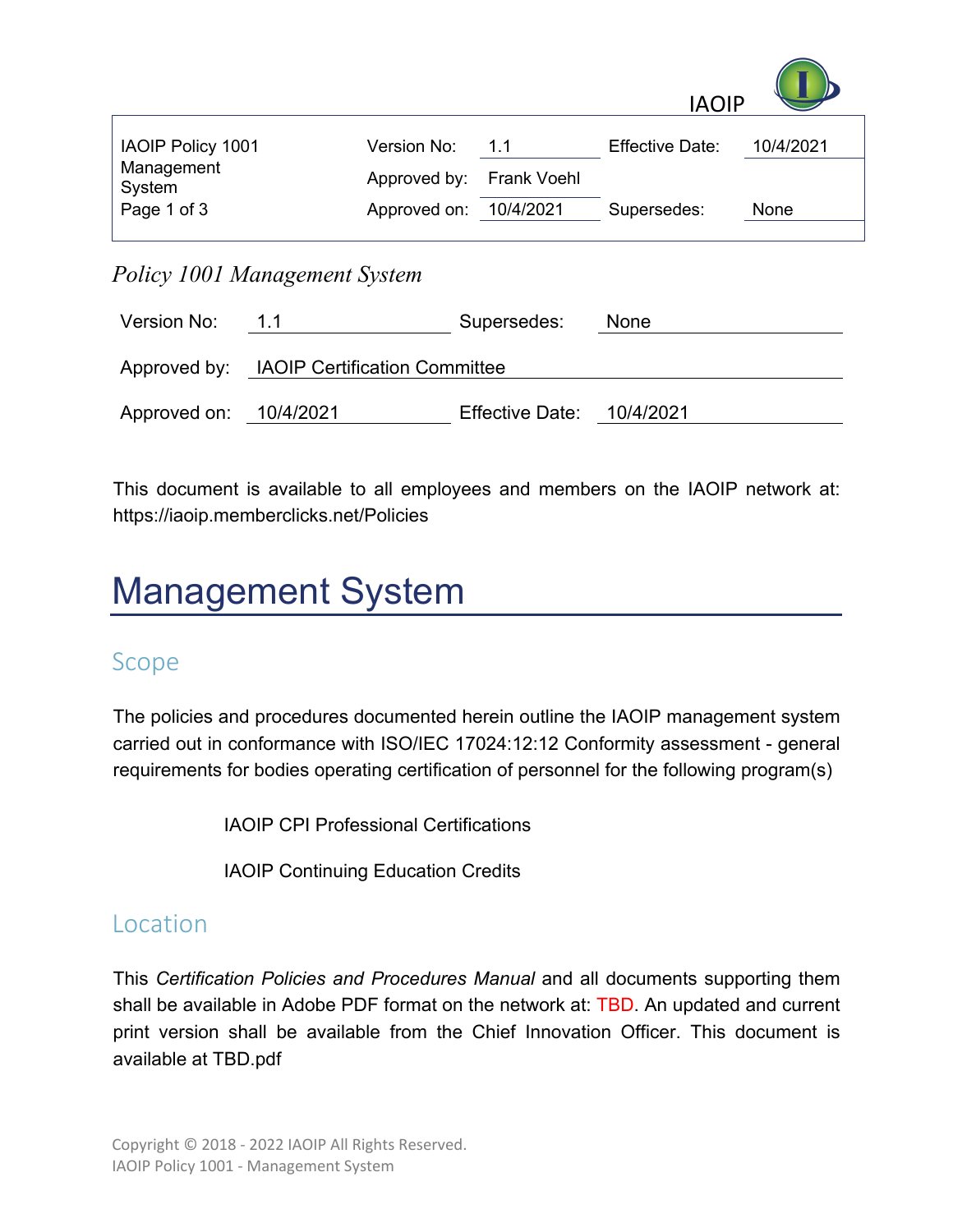

# Enforcement

The Certification Director shall be responsible for overall maintenance and updating of the *Policies and Procedures Manual.* The Certification Director shall be responsible to assure that the provisions of this Policies and Procedures Manual are followed by all certification personnel, whether staff, volunteers, or subcontractors. If the Certification Director is not available, the Certification Manager shall fulfill the enforcement functions of the Certification Director.

# Personnel Training and Documentation

Upon adoption of this *Policies and Procedures Manual,* all personnel (paid, subcontracted or volunteer) with responsibilities specified shall be trained on the appropriate sections within 90 calendar days. New personnel shall be trained on the appropriate sections within 30 calendar days of either employment or assuming volunteer duties.

All personnel training required by the *Certification Policies and Procedures Manual* shall be documented and records of such training shall be kept in the *Certification Policies and Procedures Manual Modification and Training Log.*

# Changes

The Certification Committee reserves the right to modify this Policies and Procedures Manual in full or in part. Modifications to the plan will be made in accordance with the policies established for document control.

If the proposed change is accepted, appropriate revisions shall be made to the *Policies and Procedures* and the changes shall be summarized on the *Policies and Procedures Modification and Training Log* to include:

- The person initiating the Change Action Request,
- The reason for modification.
- The section(s) of the *Policies and Procedures Manual* modified.
- Personnel and processes impacted by the proposed change,